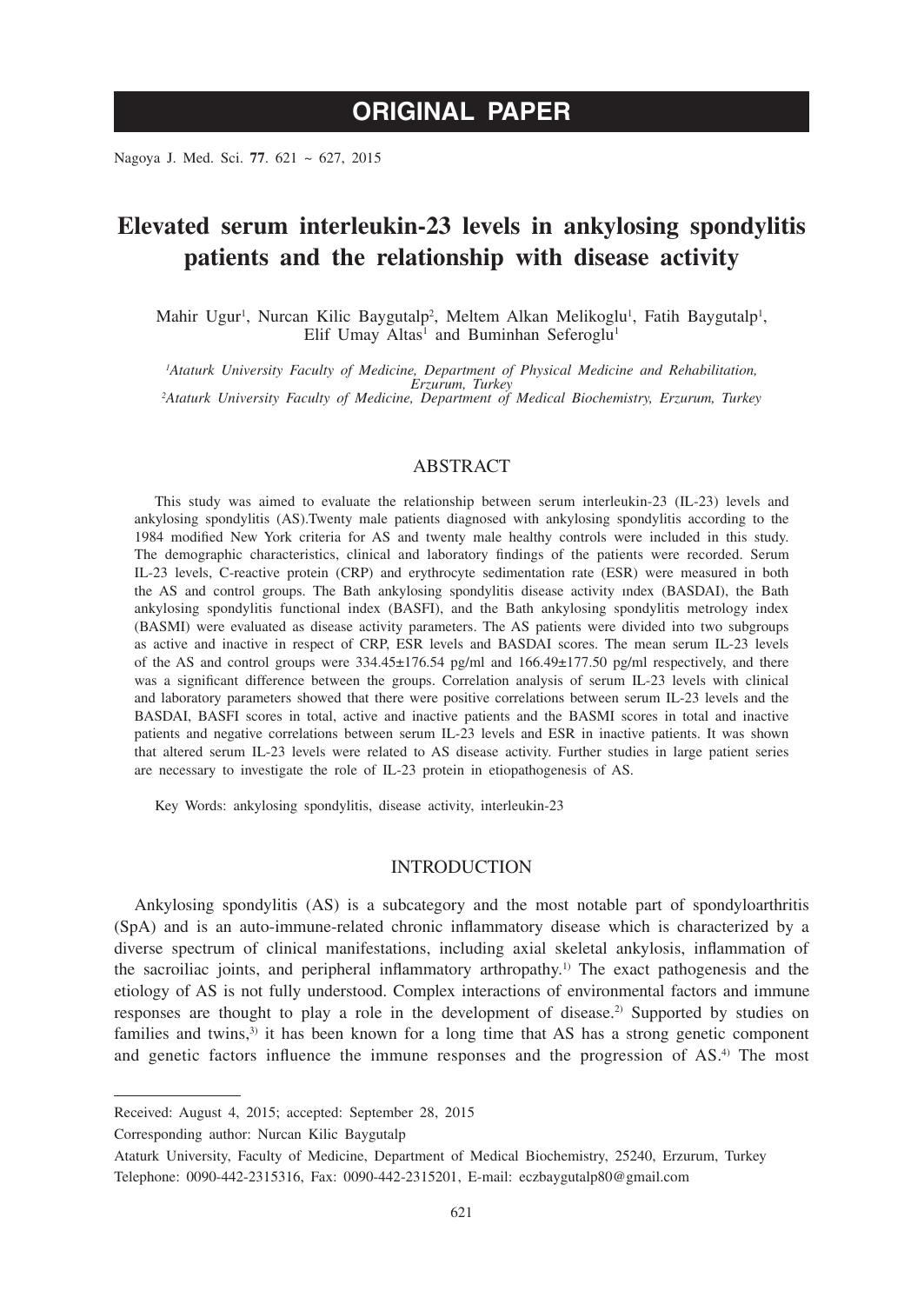important evidence of the genetic component of AS is the presence of strong HLA-B27 antigen association with the pathogenesis of the disease. However, since HLA-B27 contribution to AS genetic risk is approximately 16%, other genes apart from HLA-B27 are thought to be involved in the pathogenesis of the disease.<sup>4)</sup>

IL-23 is indicated as the necessary mediator for organ-specific autoimmune diseases. It is a heterodimeric cytokine with a specific p19 subunit and a p40 subunit shared with IL-12 which has additional inflammatory effects apart of IL-12.<sup>5)</sup> It has been demonstrated that IL-23 can increase and stabilize the Th17 cells in disease models and humans.<sup>6)</sup>

Previous studies have suggested that dysregulation of the IL-23/IL-17 axis plays a dominant role in the progression of chronic autoimmune inflammation involving the central nervous system and joints.<sup>7)</sup> Since IL-23-deficient rats have been shown to be resistant to experimental autoimmune encephalomyelitis and collagen induced arthritis, the importance of this cytokine in the autoimmune pathogenesis is considerable. Therefore, the IL-23 pathway is thought to be involved in the pathogenesis of AS. The aim of this study was to describe the relationship between IL-23 and AS.

### MATERIALS AND METHODS

Twenty Caucasian male AS patients who were admitted to our outpatient clinic and met the modified New York criteria<sup>8</sup> for the diagnosis of AS were enrolled in the study. A detailed general health and medication history of patients was recorded to include appropriate subjects and exclude irrelevant subjects. Exclusion criteria were chronic systemic disease, other rheumatic diseases, infections or malignant tumors, usage of steroids, cytotoxic drugs and immunosuppressive agents.

The control group was composed of twenty age-matched healthy male who had normal physical examination and routine test results and had no chronic or endocrinological diseases. The disease activity of the AS patients was evaluated using the Bath ankylosing spondylitis disease activity index  $(BASDAI)^{9}$ , the Bath ankylosing spondylitis functional index  $(BASFI)^{10}$  and the Bath ankylosing spondylitis metrology index (BASMI).<sup>11)</sup> Sacroiliac joint radiographs of all patients were taken and sacroiliits was confirmed by a qualified radiologist. HLA-B27- carriage was identified by flow cytometry.

The demographic characteristics, clinical and laboratory findings were recorded by the same researcher. Serum IL-23 levels were measured in the AS patients and healthy controls using human IL-23 enzyme-linked immunosorbent assay (ELISA) kit (eBioscience, Vienna). Disease activity was assessed by laboratory parameters including ESR and CRP. C-reactive protein (CRP) and erythrocyte sedimentation rate (ESR) were measured and evaluated as inflammatory markers of AS. Serum CRP levels was measured by the immunonephelometric method (Siemens, Munich, Germany) according to the manufacturer's instructions and results were expressed as mg/L. ESR was measured by capillary photometry and results were expressed as mm/hour.

The AS patients were divided into two subgroups in respect of CRP, ESR, and BASDAI. Patients with a CRP level >8 mg/L and ESR >20 mm/h and patients with a BASDAI score  $\geq 4$ were accepted as active patients, while the others were accepted as inactive patients.<sup>12)</sup>

Ethics approval was obtained for this study, informed consent was obtained from each participant and patient anonymity was preserved. The procedures followed were in accordance with the ethical standards of the committee responsible for human experimentation and with the Helsinki Declaration of 1975, as revised in 1983.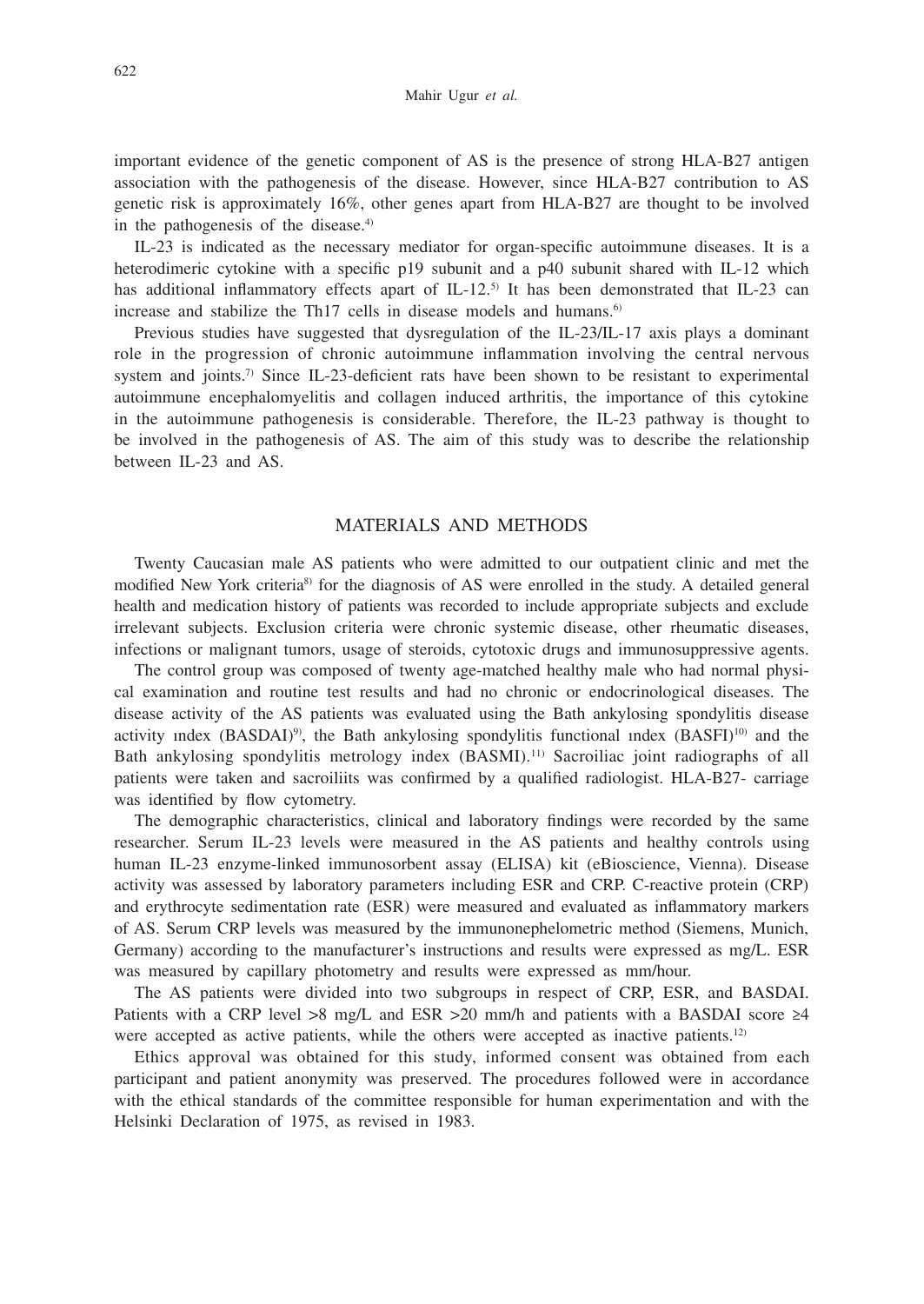#### *Statistical analysis*

Data were analyzed using the SPSS/PC statistical software package (SPSS, v.20.0 for Windows, SPSS Inc. Chicago). All results were expressed as mean±standard deviation and percentage. The Student's t test was used to evaluate the significance of differences between groups. Pearson correlation analysis was used to determine the correlations between findings. Values of  $p<0.05$ were considered significant, at 95% confidence interval.

### **RESULTS**

The baseline characteristics of the patients are shown in Table 1. There was no significant difference between age and gender distribution of AS patients and healthy controls  $(p>0.05)$  and also between the AS subgroups ( $p>0.05$ ). The mean age of the patients was 42 years (range, 22–64 years) and the mean disease duration was 8 years (range, 1–36 years). 90% of patients were positive for HLA-B27 and 100% of patients had sacroiliits.

The mean serum IL-23 levels in the patient and control groups were  $334.45 \pm 176.54$  pg/ ml and 166.49±177.50 pg/ml, respectively, and there was a significant difference between the groups ( $p=0.021$ ). Serum CRP levels were significantly higher in the patient group ( $p<0.01$ ) but the elevated ESR in the patient group was not significant. When active and inactive AS groups were compared, it was observed that there was no significant difference in terms of IL-23 levels but there was a significant difference between CRP levels ( $p<0.05$ ) and ESR ( $p<0.01$ ) (Table 1).

|                                  | Controls            |                                   | Patients            |                             |
|----------------------------------|---------------------|-----------------------------------|---------------------|-----------------------------|
|                                  | $(n=20)$            | Total<br>$(n=20)$                 | Active<br>$(n=6)$   | <b>Inactive</b><br>$(n=14)$ |
| Age, years, mean $\pm$ SD        | $40.2 \pm 10.2$     | $42.6 \pm 10.4$                   | $44.2 + 9.8$        | $41.9 \pm 10.6$             |
| Disease duration, years, mean±SD |                     | $8.6 \pm 6.2$                     | $8.8 \pm 6.5$       | $8.5 \pm 6.0$               |
| No of men/no of women            | 20/0                | 20/0                              | 6/0                 | 14/0                        |
| BASDAI score, mean±SD            |                     | $3.90 \pm 1.91$                   | $4.67 \pm 2.06$     | $3.57 \pm 1.82$             |
| $BASFI$ , mean $\pm SD$          |                     | $4.20 \pm 1.85$                   | $4.83 \pm 1.72$     | $3.86 \pm 1.95$             |
| BASMI, mean±SD                   |                     | $4.00 \pm 1.58$                   | $4.67 \pm 1.50$     | $3.64 \pm 1.64$             |
| HLA-B27 positivity               |                     | 18 (90%)                          | $5(83.33\%)$        | 13 (92.85%)                 |
| Sacroiliits positivity           |                     | $20(100\%)$                       | $6(100\%)$          | 14 (100%)                   |
| IL-23 ( $pg/ml$ ), mean $\pm SD$ | $166.49 \pm 177.50$ | $334.45 \pm 176.54$ <sup>a*</sup> | $383.24 \pm 218.48$ | $315.09 \pm 158.21$         |
| $CRP$ (mg/L), mean $\pm SD$      | $3.62 \pm 2.23$     | $21.36 \pm 38.35$ <sup>a**</sup>  | $56.13 \pm 58.34$   | $6.46\pm6.60^{\circ*}$      |
| ESR (mm/hour), mean $\pm$ SD     | $13.5 \pm 10.2$     | $16.25 \pm 20.66$                 | $37.66 \pm 26.07$   | $7.07 \pm 5.22$ b**         |

**Table 1** Demographic and Clinical Data of the Groups

SD, standard deviation; BASDAI, Bath ankylosing spondylitis disease activity index; BASFI, Bath ankylosing spondylitis functional index; BASMI, Bath ankylosing spondylitis metrology index; IL-23, interleukin-23; CRP,Creactive protein; ESR, erythrocyte sedimentation rate; Comparisons: <sup>a</sup>controls *vs* total patients, bactive patients *vs* inactive patiens (Student's *t* test); \*, p<0.05; \*\*, p<0.01

When correlation analysis was applied to the AS and subgroups, it was seen that the serum IL-23 levels were positively correlated with the BASDAI and BASFI scores of total, active and inactive patients  $(p<0.01)$  and the BASMI scores of total and inactive patients  $(p<0.01)$ .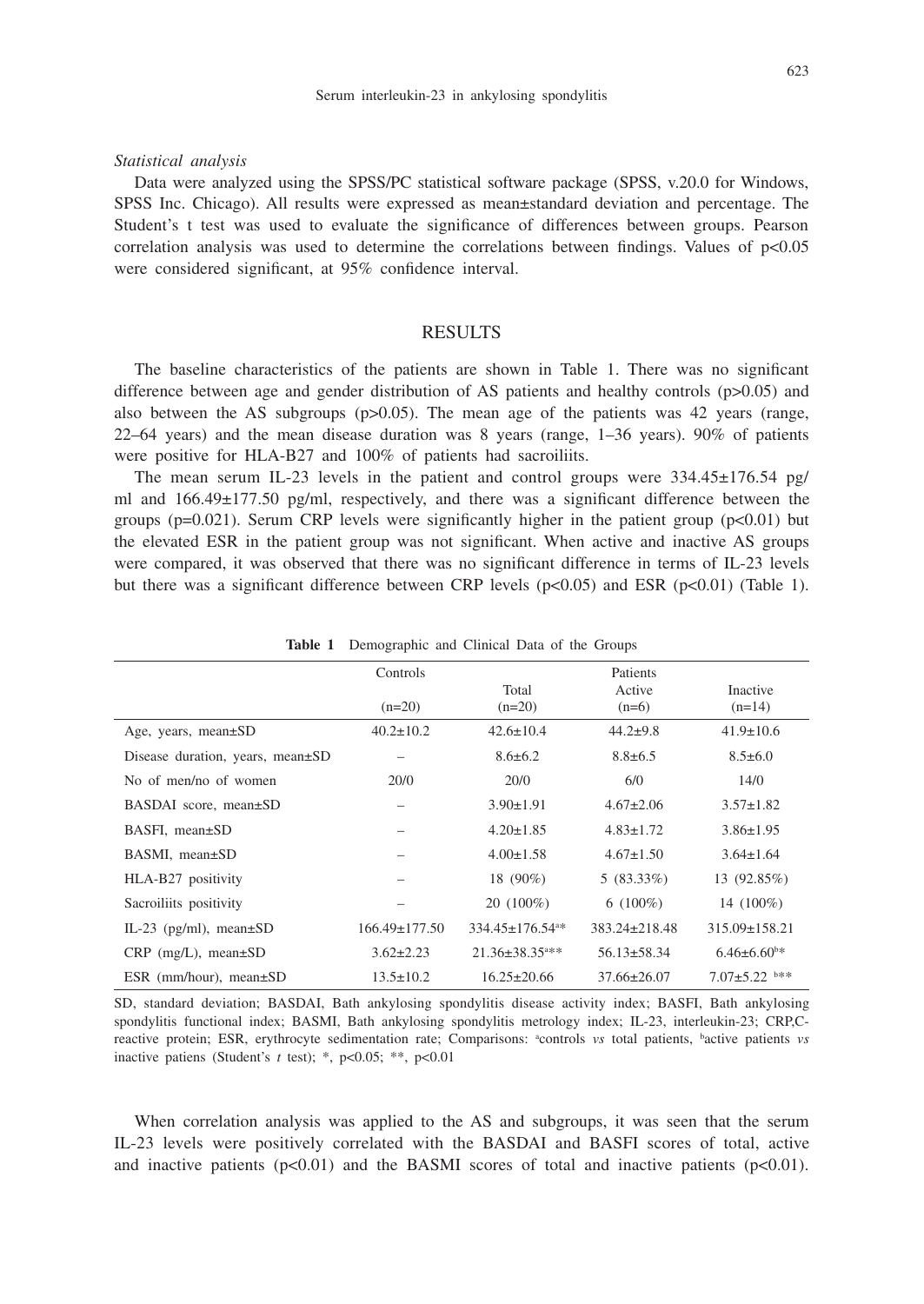Correlation analysis of IL-23 between CRP and ESR revealed that IL-23 was only negatively correlated with ESR in inactive patients  $(p<0.05)$  (Table 2).

|               | Patients       |                |                   |
|---------------|----------------|----------------|-------------------|
|               | Total $(n=20)$ | Active $(n=6)$ | Inactive $(n=14)$ |
|               | r              | r              | r                 |
| <b>BASDAI</b> | $0.954**$      | $0.957**$      | $0.963**$         |
| <b>BASFI</b>  | $0.849**$      | $0.835**$      | $0.892**$         |
| <b>BASMI</b>  | $0.822**$      | 0.764          | $0.886**$         |
| <b>CRP</b>    | 0.311          | 0.470          | $-0.236$          |
| <b>ESR</b>    | 0.293          | 0.600          | $-0.536**$        |

**Table 2** Correlation Coefficients (r) of Serum IL-23 Levels with Clinical and Laboratory Findings of Ankylosing Spondylitis in the Patient Group

BASDAI, Bath ankylosing spondylitis disease activity index; BASFI, Bath ankylosing spondylitis functional index; BASMI, Bath ankylosing spondylitis metrology index; CRP, C-reactive protein; ESR, erythrocyte sedimentation rate; \*, p<0.05; \*\*, p<0.01

### DISCUSSION

Ankylosing spondylitis (AS) is a progressive chronic inflammatory disease with unclear pathogenesis, which affects the sacroiliac joints and the spine. Complex interactions of genetic and envorimental factors have been indicated to have role in pathogenesis.<sup>2)</sup>

Although the etiopathogenesis of AS is not clearly understood, accumulating data have suggested that elevated peripheral blood levels of some pro-inflammatory cytokines (IL-1β, IFN-γ TNF- $\alpha$ , IL-6, IL-17 and IL-23) might play a role in AS pathogenesis.<sup>13-16</sup> These theses are supported by the evidence that disease symptoms and activity could be released by blocking the aforementioned cytokines.<sup>17,18)</sup> There have been significant studies conducted on proinflammatory cytokines in AS, which have demonstrated the role of IL-23 in the pathogenesis of the disease.

Experimental animal model studies have shown the relationship of IL-23 and SpA progres $s$ ion<sup>19)</sup>. This relationship has been confirmed by clinical studies reporting elevated serum<sup>20</sup>), and synovial fluid<sup>21)</sup> levels of IL-23 in AS patients. These findings have been supported by genetic studies demonstrating that interleukin-23 receptor (IL-23R) has a key role in various chronic inflammatory diseases including  $AS$ <sup>22,23</sup>) Considering the results of these genetic studies, it has been speculated that IL-23R gene is responsible for genetic predisposition to  $AS<sup>24</sup>$  and it has been reported to be related with disease symptoms<sup>25)</sup> in different populations. As a consequence of all these studies, IL-23 is noted as a central cytokine in the pathogenesis of spondylarthritis.26) Previous studies have suggested that dysregulation of the IL-23/Th17 axis plays the main role in some inflammatory and autoimmune diseases including AS.27-29)

Therefore, in this study, the role of IL-23 was investigated in the etiopathogenesis of AS. The mean serum IL-23 levels in the patient and control groups were 334.45±176.54 pg/ml and 166.49±177.50 pg/ml, respectively, and there was a significant difference between the groups  $(p=0.021)$ . This elevation was significantly related with BASDAI, BASFI, BASMI  $(p<0.01)$ suggesting that IL-23 production is stimulated by inflammatory response.

BASDAI and BASFI are questionnaires which are widely used to evaluate the effects of AS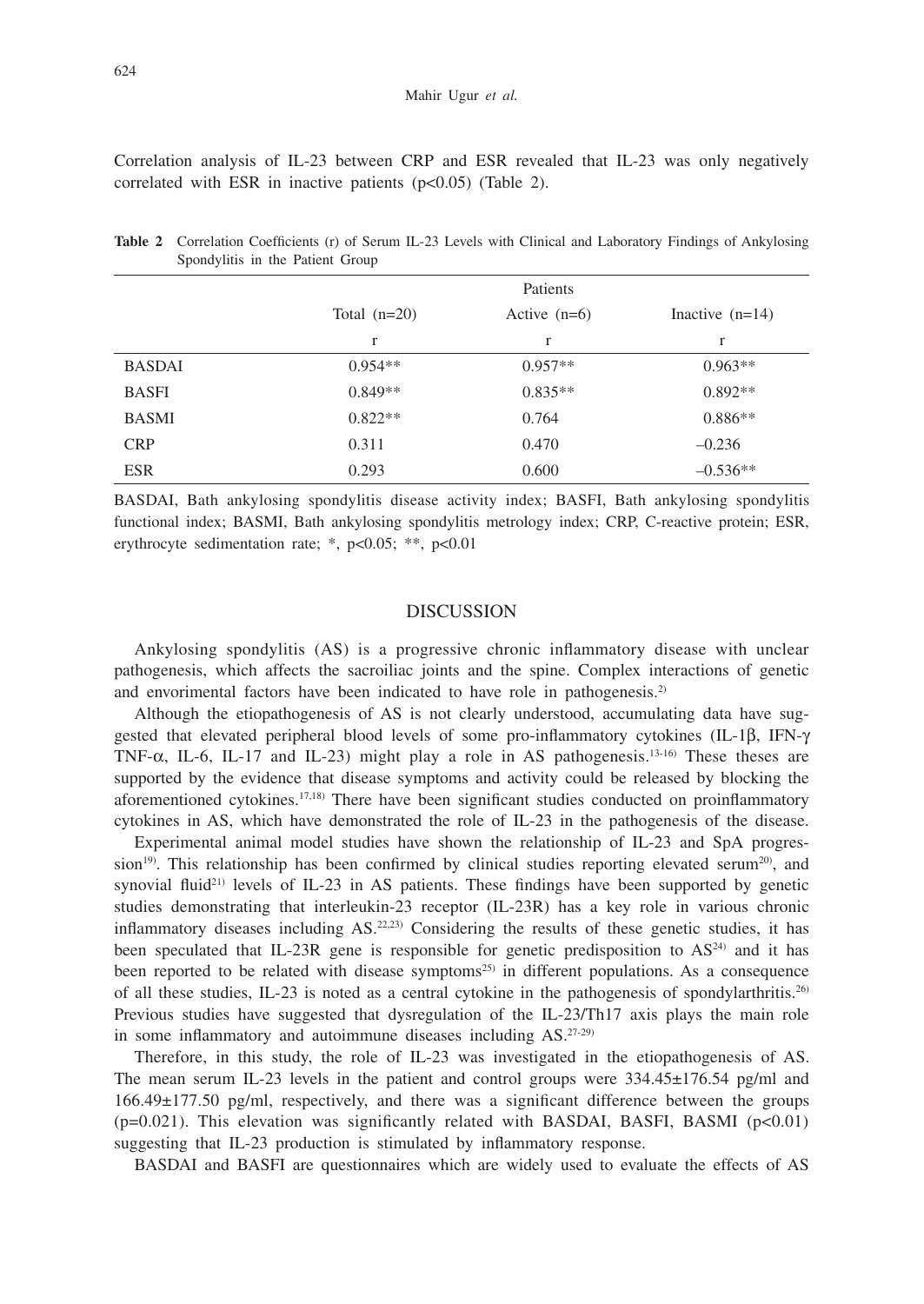on the quality of life of AS patients. BASDAI reflects the intensity of disease activity<sup>9</sup> and BASFI reflects physical function<sup>10</sup>. BASMI is a metrological index that is used to measure spinal mobility, and higher BASMI scores reflect the severity of the patient's limitation.11) Identifying sensitive and specific biomarkers in spondyloarthropathy is a significant field of interest. HLA-B27, which has high sensitivity but low specificity, is currently used for the diagnosis of spondyloarthropathies.

ESR and CRP are the most prominent indicators of inflammation and they have been reported to be increased in patients in AS as well as in patients with active AS.30,31) There are also studies underlining that ESR and CRP are not fully sufficient to reflect disease activity and their value in AS clinical trials is limited.32) The predictive value of CRP and ESR for reflecting disease activity is low due to their low sensitivity and specificity.33)

In the current study, CRP was significantly higher in AS patients compared to the control subjects but there was no significant difference between the ESR levels of the patients and control group. Spearman correlation analysis showed no significant correlation of IL-23 with CRP and ESR in the patient and control groups  $(p>0.05)$ . As the patients were divided into active and inactive, only ESR was significantly and negatively related with IL-23, confirming the data that the value of ESR and CRP in AS clinical trials is questionable.

The results of this study revealed that serum IL-23 levels were significantly higher in AS patients compared to the healthy control group and the IL-23 levels were related to disease activity. However, the means by which the dysregulation of the IL-23 pathway plays a role in the inflammatory regulation of AS remains unclear. Future studies to clarify this point may lead to further research considering IL-23 as a potential treatment target, in addition to TNF-α, to reduce peripheral inflammation in AS therapy.

## CONFLICT OF INTEREST

The authors declare that there is no conflict of interest.

## **REFERENCES**

- 1) Braun J, Sieper J. Ankylosing spondylitis. *Lancet*, 2007; 369: 1379–1390.
- 2) Tam LS, Gu J, Yu D. Pathogenesis of ankylosing spondylitis. *Nat Rev Rheumatol*, 2010; 6: 399–405.
- 3) Brown MA, Kennedy LG, MacGregor AJ, Darke C, Duncan E, Shatford JL, Taylor A, Calin A, Wordsworth P. Susceptibility to ankylosing spondylitis in twins: the role of genes, HLA, and the environment. *Arthritis Rheum*, 1997; 40: 1823–1828.
- 4) Castro-Santos P, Gutiérrez MA, Díaz-Peña R. Genetics of ankylosing spondylitis. *Rev Med Chil*, 2014; 142(9): 1165–1173.
- 5) Oppmann B, Lesley R, Blom B, ns JC, Xu Y, Hunte B, Vega F, Yu N, Wang J, Singh K, Zonin F, Vaisberg E, Churakova T, Liu M, Gorman D, Wagner J, Zurawski S, Liu Y, Abrams JS, Moore KW, Rennick D, de Waal-Malefyt R, Hannum C, Bazan JF, Kastelein RA.Novel p19 protein engages IL-12p40 to form a cytokine, Il-23, with biological activities similar as well as distinct from IL-12. *Immunity*, 2000; 13: 715–725.
- 6) Langrish C, Chen Y, Blumenschein WM, Mattson J, Basham B, Sedgwick JD, McClanahan T, Kastelein RA, Cual DJ. IL-23 drives a pathogenic T cell population that induces autoimmune inflammation. *The Journal of Experimental Medicine*, 2005; 201(2): 233–240.
- 7) Murphy CA, Langrish CL, Chen Y, Blumenschein W, McClanahan T, Kastelein RA, Sedgwick JD, Cua DJ.Divergent pro- and anti inflammatory roles for IL-23 and IL-12 in joint autoimmune inflammation. *J Exp Med*, 2003; 198: 1951–1957.
- 8) Van der Linden S, Valkenburg HA, Cats A. Evaluation of diagnostic criteria for ankylosing spondylitis: a proposal for modification of the New York criteria. *Arthritis Rheum*, 1984; 27: 361–368.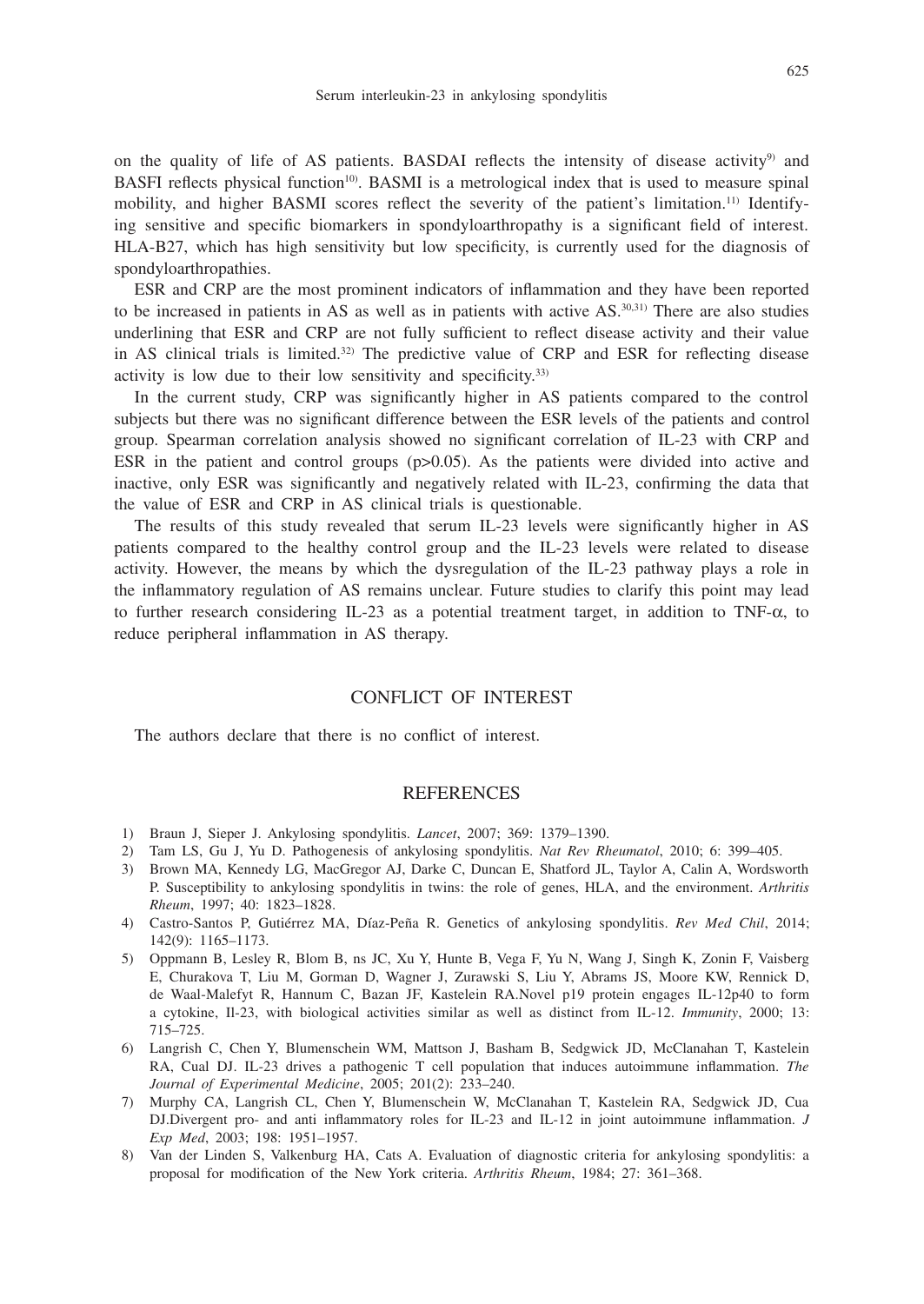#### Mahir Ugur *et al.*

- 9) Garrett S, Jenkinson T, Kennedy LG, Whitelock H, Gaisford P, Calin A. A new approach to defining disease status in ankylosing spondylitis: the Bath Ankylosing Spondylitis Disease Activity Index. *J Rheumatol*, 1994; 21: 2286–2291.
- 10) Calin A, Garrett S, Whitelock H, Kennedy LG, O'Hea J, Mallorie P, Jenkinson T.A new approach to defining functional ability in ankylosing spondylitis: the development of the Bath Ankylosing Spondylitis Functional Index. *J Rheumatol*, 1994; 21: 2281–2285.
- 11) Jenkinson TR, Mallorie PA, Whitelock HC, Kennedy LG, Garrett SL, Calin A. Defining spinal mobility in ankylosing spondylitis(AS). The bath AS metrology index. *J Rheumatol*, 1994; 21: 1694–1698.
- 12) Braun J, Pharm T, Sieper J, J Davis, S. van der Linden, M Dougados, D van der Heijde. ASAS Working Group. International ASAS consensus statement for the use of anti-tumour necrosis factor agents in patients with ankylosing spondylitis. *Ann Rheum Dis*, 2003; 62: 817–824.
- 13) Gratacós J, Collado A, Filella X, Sanmartí R, Cañete J, Llena J, Molina R, Ballesta A, Muñoz-Gómez J.Serum cytokines (IL-6, TNF-α, IL-1β and IFN-γ) in ankylosing spondylitis: a close correlation between IL-6 and disease activity and severity. *Rheumatology*, 1994; 33(10): 927–931.
- 14) Wendling D, Cedoz JP, Racadot E, Dumoulin G.Serum IL-17, BMP-7, and bone turnover markers in patients with ankylosing spondylitis. *Joint Bone Spine*, 2007; 74(3): 304–305.
- 15) Mei Y, Pan F, Gao J *et al.* Increased serum IL-17 and IL-23 in the patient with ankylosing spondylitis. *Clin Rheumatol*, 2011; 30(2): 269–273.
- 16) Bal A, Unlu E, Bahar G, Aydog E, Eksioglu E, Yorgancioglu R.Comparison of serum IL-1β, sIL-2R, IL-6, and TNF-α levels with disease activity parameters in ankylosing spondylitis. *Clin Rheumatol*, 2007; 26(2): 211–215.
- 17) Baeten D, Baraliakos X, Braun J, Sieper J, Emery P, van der Heijde D, McInnes I, van Laar JM, Landewé R, Wordsworth P, Wollenhaupt J, Kellner H, Paramarta J, Wei J, Brachat A, Bek S, Laurent D, Li Y, Wang YA, Bertolino AP, Gsteiger S, Wright AM, Hueber W. Anti-interleukin-17A monoclonal antibody secukinumab in treatment of ankylosing spondylitis, a randomised, double-blind, placebo-controlled trial. *Lancet*, 2013; 382: 1705–1713.
- 18) Rajalingham S, Das S. Antagonizing IL-6 in ankylosing spondylitis, a short review. *Inflamm Allergy Drug Targets*, 2012; 11(4): 262–265.
- 19) Benham H, Rehaume LM, Hasnain SZ, lasco J, Baillet AC, Ruutu M, Kikly K, Wang R, Tseng HW, Thomas GP, Brown MA, Strutton G, McGuckin MA, Thomas R.Interleukin-23 mediates the intestinal response to microbial β-1,3-glucan and the development of spondyloarthritis pathology in SKG mice. *Arthritis Rheumatol*, 2014; 66(7): 1755–1767.
- 20) Chen WS, Chang YS, Lin KC, Lai CC, Wang SH, Hsiao KH, Lee HT, Chen MH, Tsai CY, Chou CT.Association of serum interleukin-17 and interleukin-23 levels with disease activity in Chinese patients with ankylosing spondylitis. *J Chin Med Assoc*, 2012; 75(7): 303–308.
- 21) Romero-Sanchez C, Jaimes DA, Londono J, De Avila J, Castellanos JE, Bello JM, Bautista W, Valle-Oñate R.Association between Th-17 cytokine profile and clinical features in patients with spondyloarthritis. *Clin Exp Rheumatol*, 2011; 29: 828–834.
- 22) Wellcome Trust Case Control Consortium; Australo-Anglo-American Spondylitis Consortium (TASC). Association scan of 14,500 nonsynonymous SNPs in four diseases identifies autoimmunity variants. *Nat Genet*, 2007; 39: 1329–1337
- 23) Sung IH, Kim TH, Bang SY, m TJ, Lee B, Peddle L, Rahman P, Greenwood CM, Hu P, Inman RD.IL-23R polymorphisms in patients with ankylosing spondylitis in Korea. *J Rheumatol*, 2009; 36: 1003–1005.
- 24) Rueda B, Orozco G, Raya E, Fernandez-Sueiro JL, Mulero J, Blanco FJ, Vilches C, González-Gay MA, Martin J. The IL23R Arg381Gln non-synonymous polymorphism confers susceptibility to ankylosing spondylitis. *Ann Rheum Dis*, 2008; 67: 1451–1454.
- 25) Ciccia F, Bombardieri M, Principato A, Giardina A, Tripodo C, Porcasi R, Peralta S, Franco V, Giardina E, Craxi A, Pitzalis C, Triolo G. Overexpression of interleukin-23, but not interleukin-17, as an immunologic signature of subclinical intestinal inflammation in ankylosing spondylitis. *Arthritis Rheum*, 2009; 60(4): 955–965.
- 26) Gaston JS, Goodall JC, Baeten D. Interleukin-23: a central cytokine in the pathogenesis of spondylarthritis. *Arthritis Rheum*, 2011; 63(12): 3668–3671.
- 27) Chi W, Zhu X, Yang P, Liu X, Lin X, Zhou H, Huang X, Kijlstra A.Upregulated IL-23 and IL-17 in Behçet Patients with Active Uveitis. *Investigative Ophthalmology & Visual Science*, 2008; 49(7): 3058–3064.
- 28) Bettelli E, Oukka M, Kuchroo VK. T(H)-17 cells in the circle of immunity and autoimmunity. *Nat Immunol*, 2007; 8: 345–350.
- 29) Wang X, Lin Z, Wei Q, Jiang Y, Gu J. Expression of IL-23 and IL-17 and effect of IL-23 on IL-17